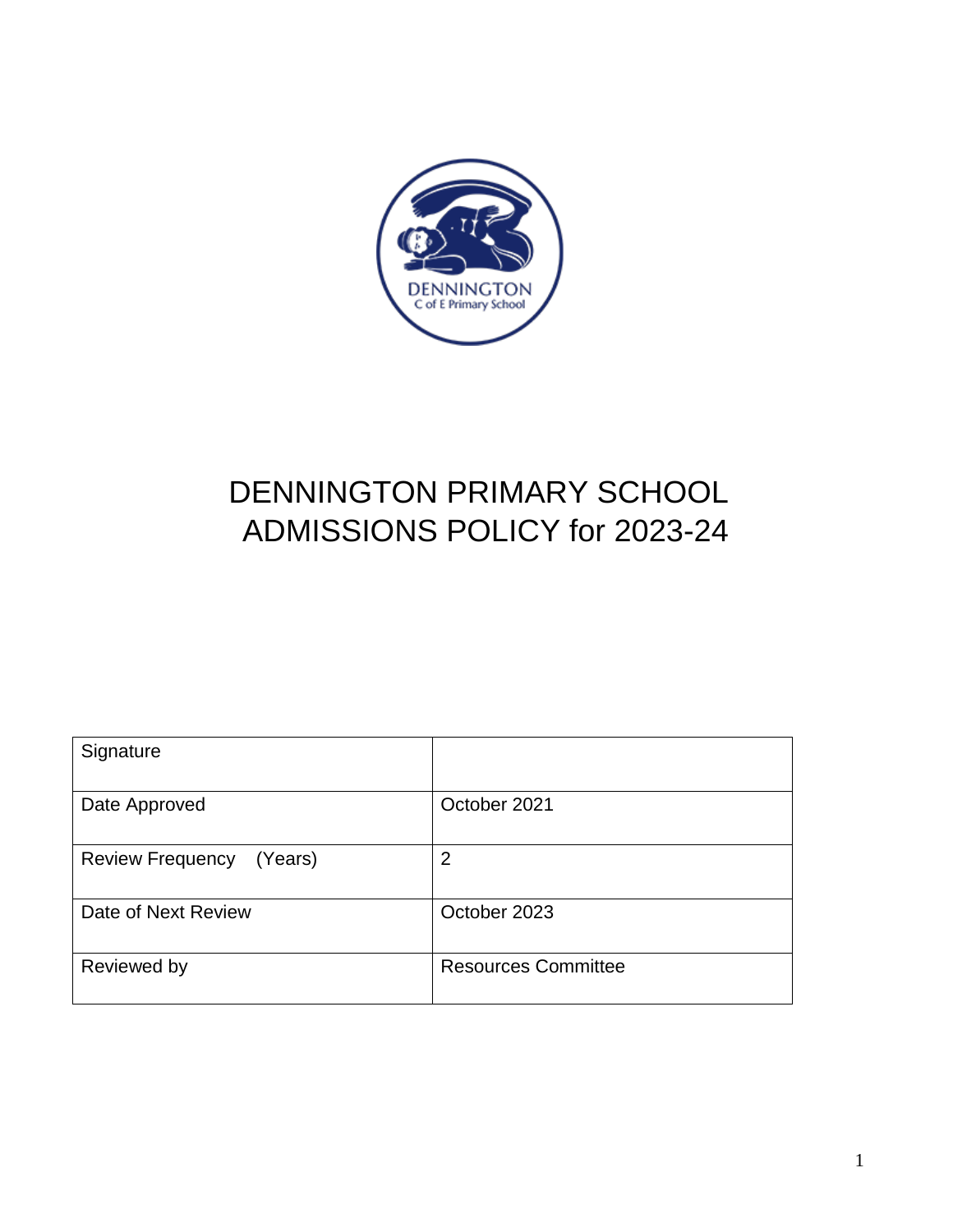#### **Admissions Policy for the School Year 2023/24**

The Governing Body, as the Admissions Authority for the School, has agreed that the Published Admissions Number (the maximum number of children to be admitted in any year) is 11.

For admission to the 2023-24 school year, and subsequent years, all children will be eligible for admission to Dennington C of E Primary School full-time in the September following their fourth birthday.

Where parents are offered a place for their child in the Reception Year of Dennington C of E Primary School, they may decide either to take up the offer full time in September, or take up the offer part-time or defer entry. If a parent wishes to defer entry to later in the year the place at Dennington C of E Primary School will be held open until the child starts school. However, parents must take up the full-time place no later than the beginning of the term after the child's fifth birthday, and must in any case take up the place before the end of the school year for which the original application was accepted.

It would normally be expected that parents will take up the offer of a primary school place (be that full or part-time) at the beginning of a school term, unless there is agreement with the school that a place could be taken up at another time in the year.

**Application**. Parents apply using the Local Authority's Normal year of entry application form (CAF1), and the optional Supplementary Information Form (SIF) – these are available on demand. On-time applications may be on a paper form or the LA on line form naming this School as one of the preferences. Late applications may only be made on the paper form.

The online form can be found at: www.suffolk.gov.uk/admissions. The SIF is an opportunity to provide more details about reasons for applying to a church school; it is not compulsory and on its own does not constitute a valid application form.

The CAF either online or the paper form must be with the Admissions Team by 15<sup>th</sup> January 2023 (The Admissions Team, Endeavour House, 8 Russell Road, Ipswich IP1 2BX). Any SIF or letters of support, should be returned to the School by the same date. Places will be allocated for the following school year, all children being offered a place at the start of the autumn term in September 2023. Forms (paper or on-line) received by 15<sup>th</sup> January 2023 are given equal consideration regardless of the date of receipt.

Children who an Education, Health and Care plan (EHC plan) which names the school must by law be offered a place at this school.

Places will be offered to Looked After Children (children in care) and Previously Looked After Children (children who were looked after, but ceased to be so because they were adopted or became subject to a child arrangements order or special guardianship order, immediately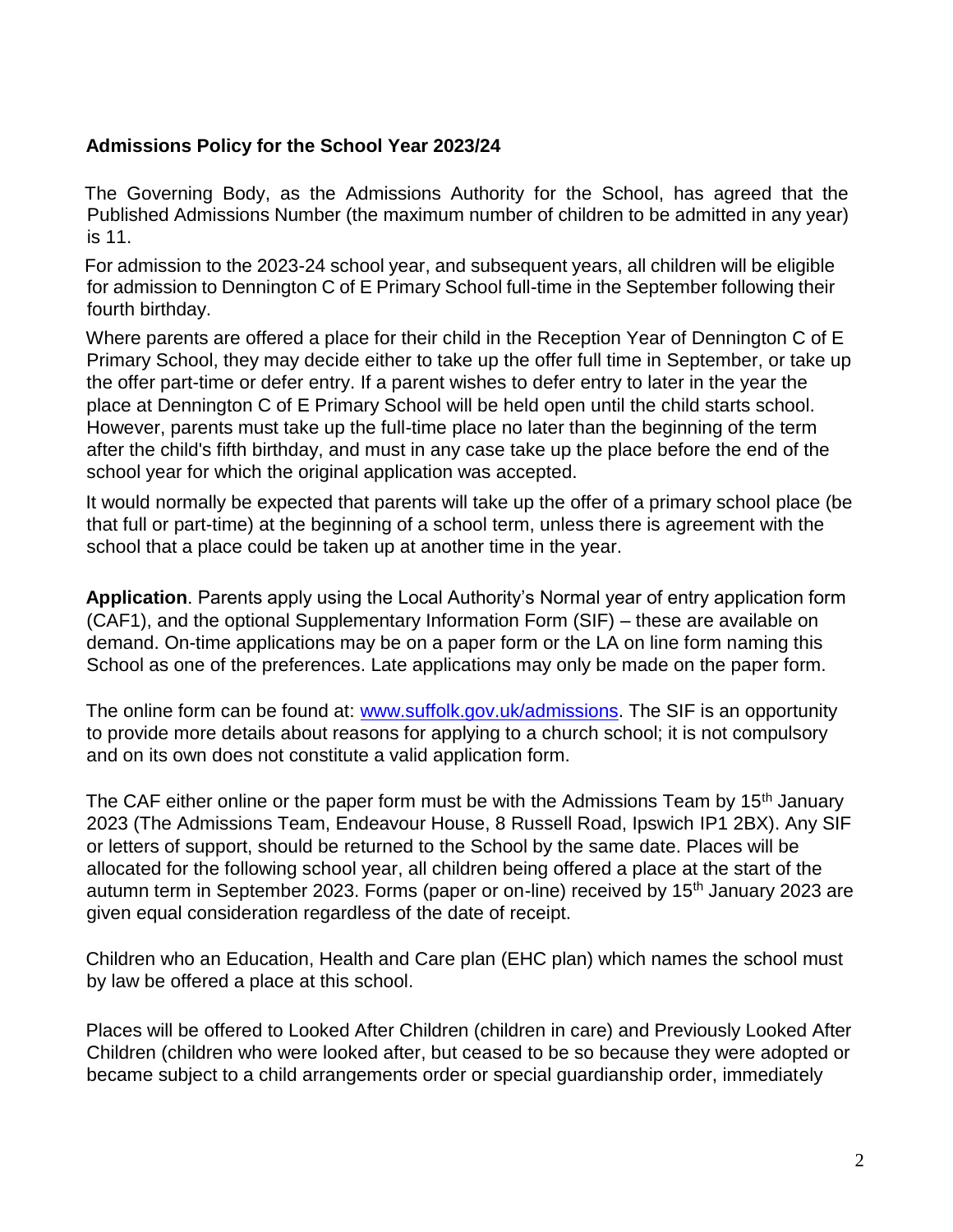following having been looked after) regardless of whether they live in the catchment area of the school.

Remaining places will be offered in the following order:

- 1 **Children who are ordinarily resident in the school's catchment area** on 15th January 2023 in the following order:
	- a. Children with brothers or sisters (or other children living together as a family at the same address) already at the school and who will be there when the child starts. If there are not enough places, we will give places to those with the smallest age gaps first.
	- b. Children whose Parent(s)/Guardian(s)/Carer(s) are regular (i.e. at least once a month) attendees at services held at all churches/chapels situated within the school's catchment area. (Applicants are advised to complete the Supplementary Information Form (SIF) in order that the Governors have accurate information which enables them to apply this criterion fairly.) Maps of the catchment area are available at the school, or from the Admissions Team on 0345 600 0981 (local rate) or at www.suffolk.gov.uk/catchmentmaps.
	- c. Children who live the furthest from another primary school (we will measure the distance by a straight line 'as the crow flies'). All straight-line distances are calculated electronically by the LA from the pupil's home to the school using data provided jointly by the Post Office and Ordnance Survey.
	- d. Other applicants.
- 2 **Children who are ordinarily resident outside the school's catchment area** on the 15<sup>th</sup> January 2023. The order of preference will be as for 1a-c, but criteria d. will be: children who live nearest the school (we will measure the distance by a straight line 'as the crow flies'). All straight-line distances are calculated electronically by the LA using data provided jointly by the Post Office and Ordnance Survey. The data plots the coordinates of each property and provides the address-point between which straight line distance is measured and reported to three decimal places. Where there is more than one home within a single building (for example apartments) we will measure to a single point within that building irrespective of where those homes are located.

*Ultimate tie-breaker:* In the unlikely event of two or more applicants who live the same distance from the school competing for a single place, lots will be drawn by someone independent of the school and its governing body to determine the successful applicant.

The LA (Local Authority), on behalf of the Governors, will inform you by 16<sup>th</sup> April 2023 as to whether or not a place is available. If the Governing Body's decision is not to grant a place for your child, you have the right to appeal against their decision. You will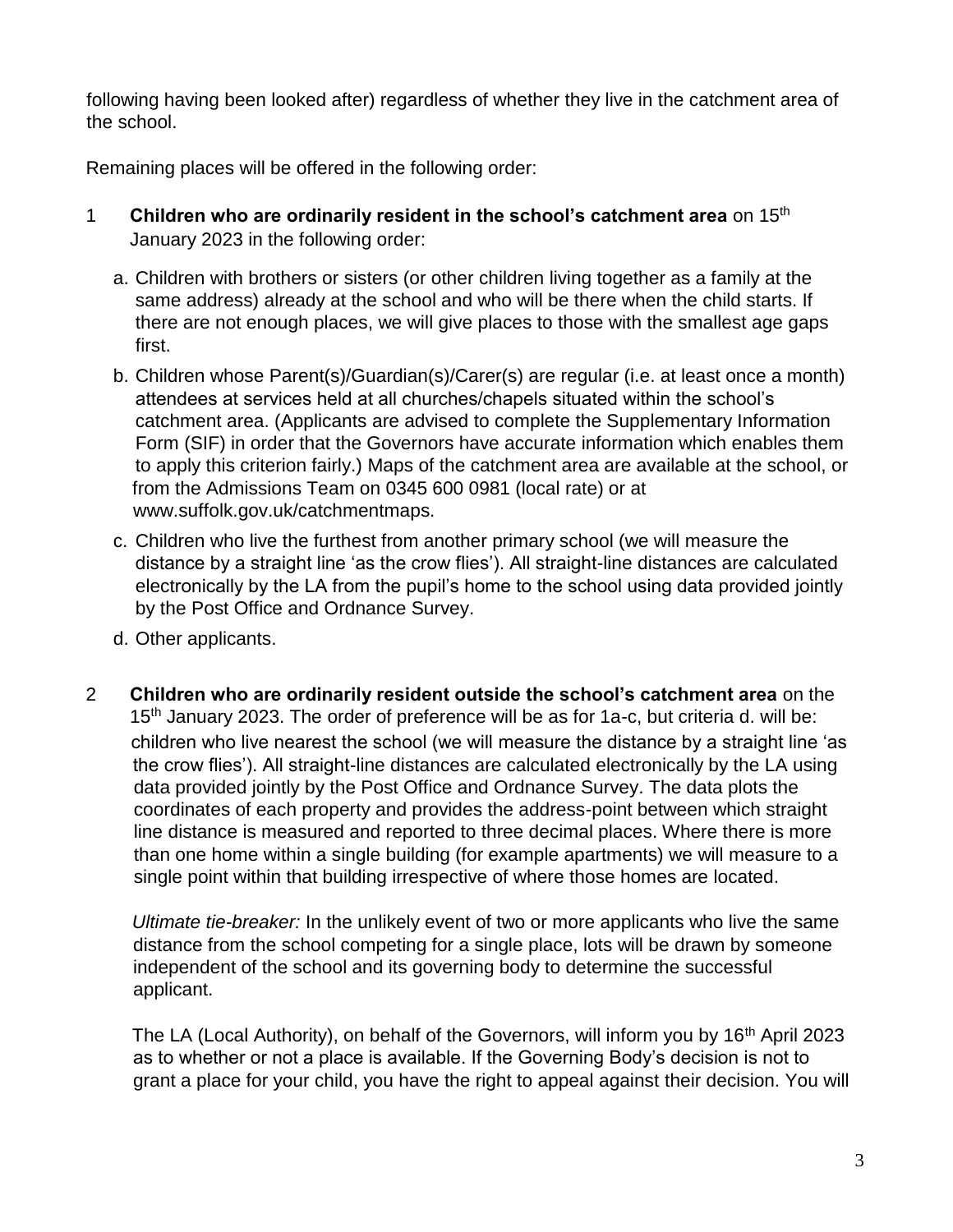be sent information on how to appeal. There is no deadline for the submission of appeals

which are independently administered by the Education Appeals Office, PO Box 579, Ipswich, IP1 2BX.

#### **Making another application for a place at the same school.**

A parent/carer can apply for a place for their child at any time to any school outside of the normal admissions round. However, if your application for a school place is refused, we will not determine a further application for a place in the same school in the same school year, unless there has been a significant change in the circumstances of the parent/carer, child or school. Such circumstances might be a house move or a place becoming available at the school.

If there is no significant change in circumstances, you can make another application for the following school year. However, this will not normally be considered more than one term ahead of the date when you want your child to start at the school.

## **Applications made after the published deadline.**

If there are still places left at the school after we have considered all the applications made by 15th January 2023, we will offer them to applicants who applied after that date using the preference order 1-2.

The information provided in this policy needs to be read alongside and in the context of the relevant LA Admissions booklet & Directories available at: www.suffolk.gov.uk/admissions.

- $\Box$  Details of the catchment area agreed with the LA can be obtained from the school or from www.suffolk.gov.uk/catchmentmaps.
- Ordinarily resident This refers to the place where your child usually lives. We consider this to be where they sleep overnight. We may need proof of this address. If you use another address to give the impression that your child lives at a different address to where they are ordinarily resident, such as a second home or a grandparent's address, so that you have a higher priority for a place at that school; we consider this to be a fraudulent application.
- Where a child lives at two or more addresses, each for part of the week, the address at which the child is ordinarily resident will be considered to be the address that the child lives at for most of the week (excluding weekends and school holidays). Separate evidence in writing from each parent must be provided to confirm the child's living arrangements at the time of application. In cases where the child spends an equal proportion of the school week at two or more different addresses, evidence of which is to be considered the main contact address will be required to support the application. Agreement in writing by the parents will be required to state which address is to be used as the ordinarily resident address. This address will then be used when processing all school preferences expressed. It is not acceptable to use one address for one school preference and another address for another school preference.
- $\Box$  Gypsy, Roma and Traveler families will be considered as 'ordinarily resident' for application purposes.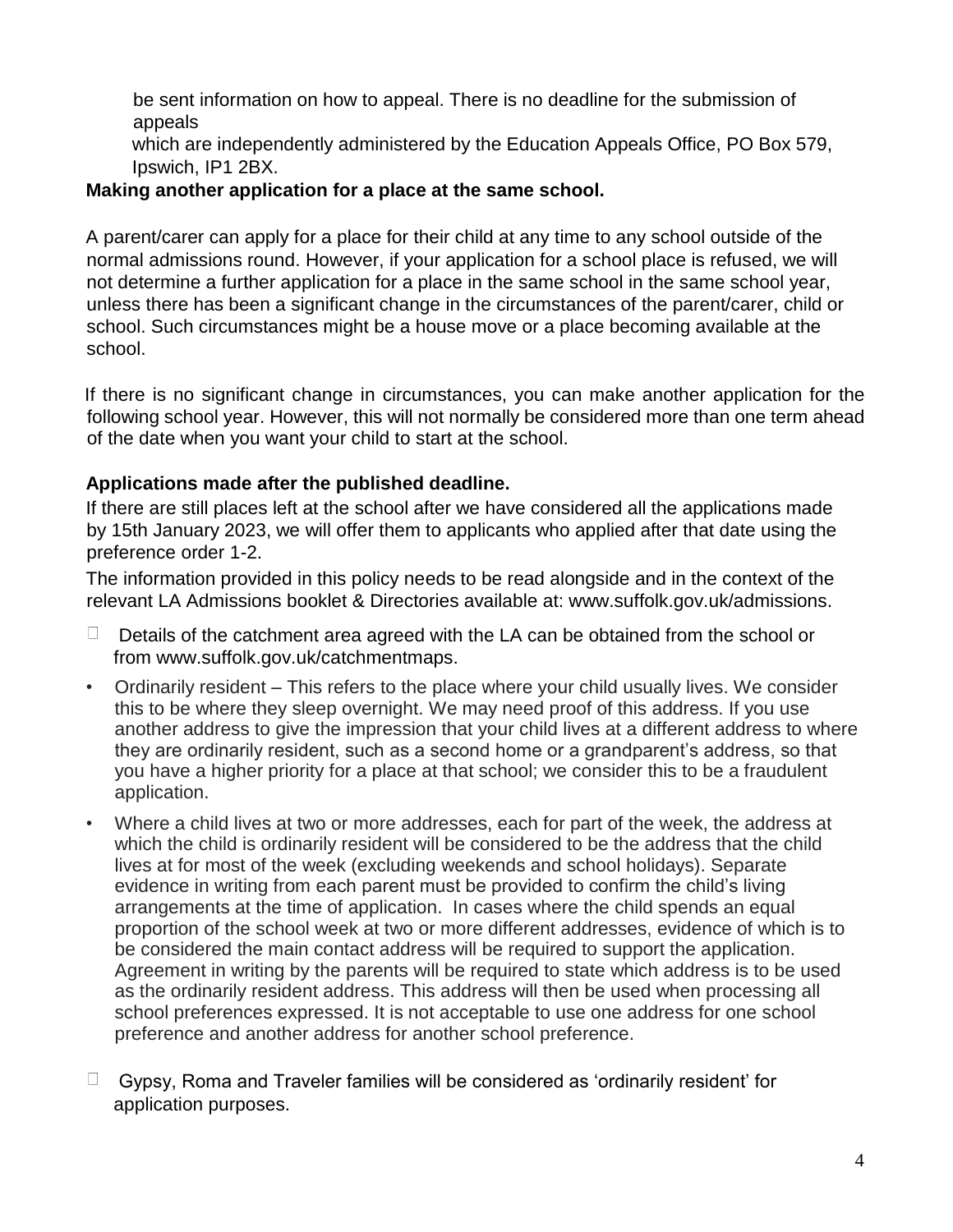$\Box$  Multiple births - if the final place at the School is offered to a twin/triplet etc. and the remaining sibling(s) would ordinarily be refused a place, the Governors will offer places to the remaining sibling(s). It is not the Governors policy to separate twins/triplets etc.

#### *Ultimate tie-breaker.*

In the unlikely event of two or more applicants who live the same distance from the school competing for a single place, lots will be drawn by someone independent of the school and its governing body to determine the successful applicant.

# **Waiting Lists.**

A waiting list will be maintained by the school of those unsuccessful in their initial application. Names are placed on the waiting list in the priority order set out in the above oversubscription criteria. The order of children on a waiting list does not remain static - as circumstances change a child's place on the waiting list can go up or down, for example due to withdrawals or additional applications. If you change your address whilst your child is on a waiting list you must let us know. Please be aware that this may change your child's position on the waiting list, particularly if you move into or out of the school's catchment area. Having your child's name on a waiting list will not affect your right to appeal for a school place in any of the schools for which you have applied. If a place becomes available, we will offer it to children on the waiting list in priority order. We do not offer places on the basis of the date on which names were placed on the list. Late applications will be placed on the waiting list. The order will be determined in accordance with the admissions oversubscription criteria, not the date on which the application is received.

The waiting list will be maintained until 31.12.2023.

#### **Children out of year group.**

It is expected that children will normally be educated within their chronological year group. However, admission authorities will make decisions on the basis of the circumstances of each case and in the best interests of the child concerned in line with the School Admissions Code (December 2014).

You can make a request to the admission authority for each school in writing. This will need to include, where relevant, any supporting evidence. The Governors will make a decision on the request, taking into account the views of the Executive Headteacher.

The school will write to you with the outcome including the reasons for the decision. If the request is refused, you should be given the details of how to complain to the school. A CAF1 application form must be sent to Suffolk County Council along with the decision letter(s) from the own admissions authority school(s) and other relevant evidence by the national closing dates (see the 'Important dates: what happens when' section of the Admission to Schools in Suffolk booklet.).

Even if the request is agreed there is no guarantee there will be a place available.

#### **Application for admission to other classes or an In-Year application.**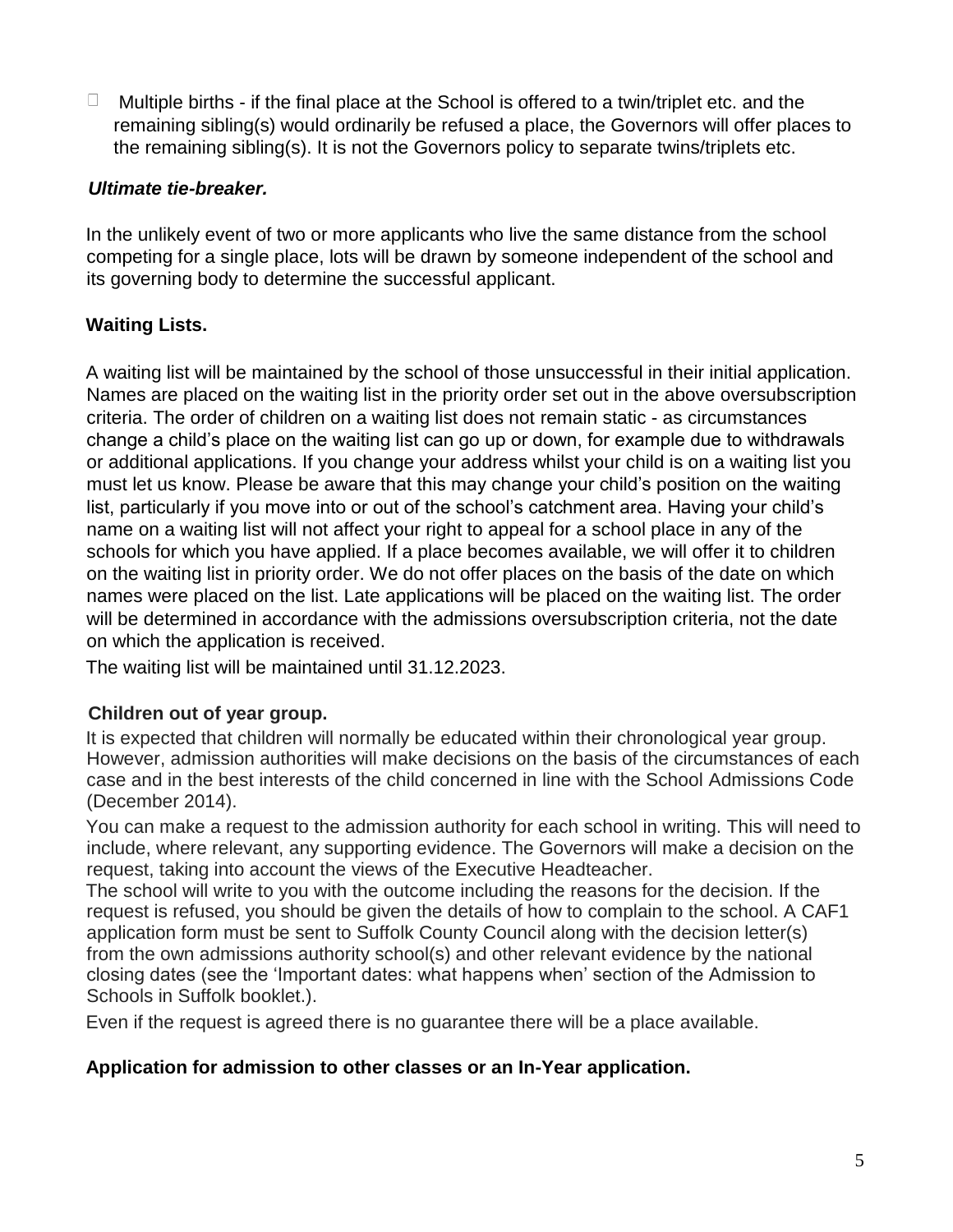- 1. Applications are not normally considered more than one term ahead of the date the place is required.
- 2. Parents wishing to transfer their children from one Suffolk school to another where there is no change of address should, in the first instance, discuss the matter with the Head Teacher of their current school before applying for another school (see also paragraph 8 below).
- 3. Parents who wish to make an in-year application for a place at this school should contact the School Office for an application form – ADM1.
- 4. We will, on receipt of an in-year application, notify the Local Authority (LA) of both the application and its outcome, to allow the LA to keep up-to-date figures on the availability of places in the area.
- 5. When a place becomes available in a year group that has been full at this school, any applicant refused a place for that school year in the last 15 school days and any applicant for whom an appeal has been lodged and is still to be heard, will be considered alongside any new applications. The place will be offered to the pupil ranked highest in accordance with the oversubscription criteria.
- 6. All applications will be processed by the school within 5 school days and the decision communicated in writing. An emailed decision will always be confirmed by letter. Acceptance of offers can be made by email or letter but, in all cases, within two weeks of the offer date.
- 7. If the number of applications exceeds the number of places available the Governors will use their published oversubscription criteria to determine the offer of places (see below). Any unsuccessful applicant has the right to appeal the decision to an independent panel and details of how to do this will be included in the decision letter.
- 8. When an offer of a place is made and the child already has a place in a local mainstream school, the start date will be considered on an individual basis for the mutual benefit of all parties. The child will remain on roll at the previous school until they take up the place at this school.

#### **Oversubscription criteria**

When the school is oversubscribed, after the admission of pupils with an Education, Health and Care plan naming the school, priority for admission will be given to those children who meet the criteria set out below, in priority order:

1. Looked after children (children in care) and previously looked after children (children who were looked after, but ceased to be so because they were adopted or became